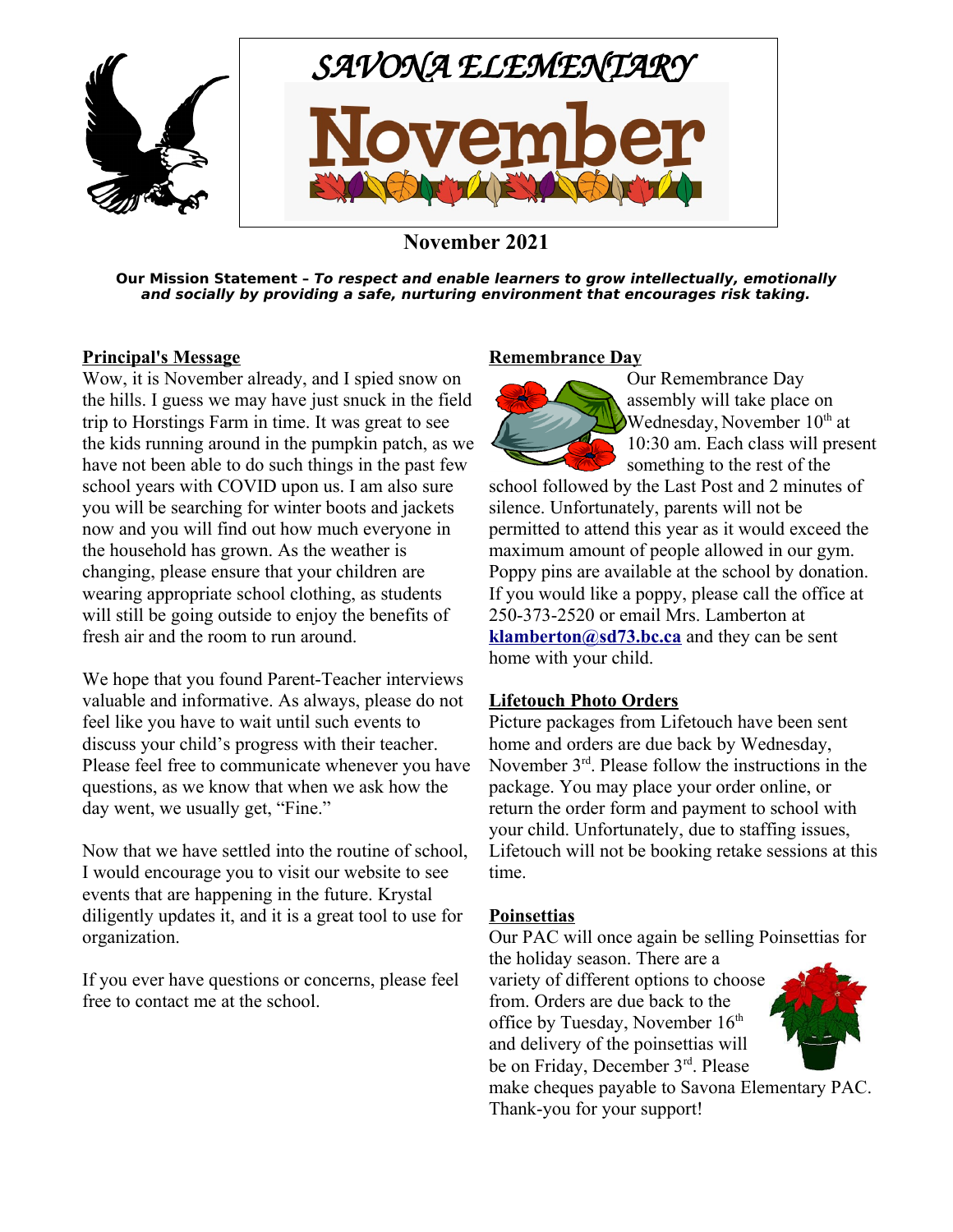#### **Scholastic Book Fair**

We are happy to announce that we are hosting our Scholastic Book Fair again this year from

November  $1<sup>st</sup>$  – 5<sup>th</sup>. There is also a virtual book fair that runs alongside the inschool fair. The link to the virtual fair can be found on our



school website at [www.savona.sd73.bc.ca](http://www.savona.sd73.bc.ca/). Students will be given time on Monday to view the books and create a wish list to bring home. They will be allowed to make purchases during their lunch hour throughout the week. If you are interested in coming in to view the books, we will take appointments between 9 am and 3:30 pm. Please call the office to book a time. All sales from the in-school and virtual event support our school. Our goal is \$1500 in book sales which would earn us \$450 in resources for our school. All purchases made through the virtual fair link will be shipped to our school and sent home with your child. We encourage you to share the link with your friends and family. There will be great reading materials for all ages and it is an awesome opportunity to get some Christmas shopping done early!

## **What an Awesome PAC!**

We would like to take this opportunity to thank our PAC for donating breakfast for our students after the "Walk to School" event on October  $8<sup>th</sup>$ . We



would also like to thank them for helping to fund a portion of our trip to Horsting's Farm on October  $28<sup>th</sup>$ . The kids had an amazing time decorating their pumpkins!

The next PAC Zoom meeting will be held on Tuesday, November 9<sup>th</sup> at 6:30pm. Please contact the office if you would like to be sent an invitation to the meeting.

## **Dressing for the Weather**

We are pleased to see that most students are dressed for the weather when they arrive at school. Students go outside everyday at recess and lunch, and it is important to have appropriate outdoor clothing. Students **must** have both



inside (non-marking) and outside footwear. This will ensure our classrooms and hallways remain clean and dry, preventing any accidents due to wet slippery floors.

## **S.O.A.R. and Behaviour Referral Form**

At Savona Elementary we continue to utilize the research validated Positive Behaviour Intervention and Support system to promote appropriate behaviour. One part of this system is to have staff present students with S.O.A.R. slips. These are given to students for being Safe, Open Minded, Accountable, and Respectful. They are used to provide positive verbal feedback to students for being good citizens and role models at our school. We talk about all the super interactions the staff have witnessed around our school, and on Friday students who have demonstrated positive behaviours have opportunity to collect a reward and to receive additional recognition on the morning announcements. Unfortunately, we do have to have Behaviour Referral Forms that are given to students to remind them of school expectations when they have acted inappropriately. There are different levels of slips – Minors and Majors. All majors will be sent home to parents for your signature as we want to stay in communication with you. Please review these with your child and touch base with your child's teacher if you have questions. When we all work together in a positive way at home and school - the students benefit greatly. Both S.O.A.R and Behaviour Forms are intended to be used as teaching tools to recognize and improve behaviours at our school.